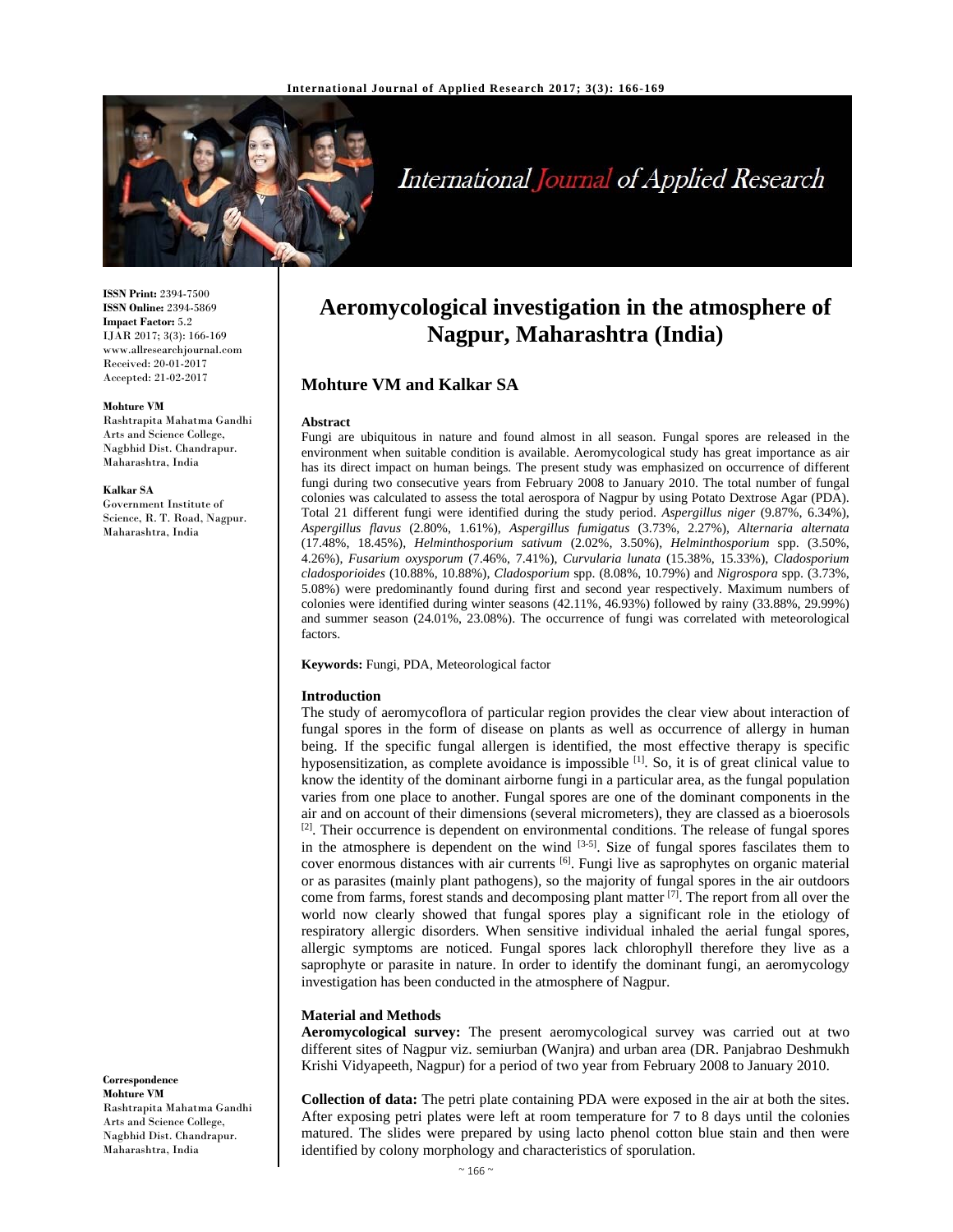The identification of the colonies was done with the help of standard literatures

**Meteorological data:** The meteorological data was obtained from Meteorology Department, College of Agriculture PDKV Nagpur. The record of daily and monthly temperature, relative humidity and rainfall was maintained during the investigation period.

# **Result and discussion**

The present study was carried out for consecutive two years i.e. from February 2008 to January 2010 at two different Sites- semiurban (Site I -Wanjra) and urban area (Site II-PDKV area) of Nagpur city. Total 21 different fungi were identified (Table 1) viz. *Aspergillus niger* (9.87%, 6.34%), *Aspergillus flavus* (2.80%, 1.61%), *Aspergillus fumigatus* (3.73%, 2.27%), *Aspergillus* spp. (2.33%, 0.95%), *Alternaria alternata* (17.48%, 18.45%), *Alternaria* spp. (0.78%, Nil), *Helminthosporium sativum* (2.02%, 3.50%), *Helminthosporium* spp. (3.50%, 4.26%), *Fusarium oxysporum* (7.46%, 7.41%), *Fusarium* spp. (1.24%, 1.32%), *Curvularia lunata* (15.38%, 15.33%), *Curvularia* spp. (0.78%, 0.09%), *Rhizopus* spp. (2.41%, 3.41%), *Mucor* spp. (1.01%, 1.14%), *Cladosporium cladosporioides* (10.88%, 10.88%), *Cladosporium* spp. (8.08%, 10.79%), *Penicillium* spp. (1.71%, 1.70%), *Trichoderma* spp. (0.47%, 0.85%), *Torula* spp. (0.54%, 1.23%), *Nigrospora* spp. (3.73%, 5.08%) with unidentified group (3.83%, 3.37%) during two consecutive years. Some fungi predominantly occurred throughout the investigation period.

Maximum numbers of colonies were identified during winter seasons (42.11%, 46.93%) followed by rainy (33.88%, 29.99%) and summer season (24.01%, 23.08%) (Fig.1). Occurrence of more number of colonies during the winter indicated that fungi were very specific to temperature and humidity. *Aspergillus* (including all species) were found to be dominant at both the sites during the two consecutive year of study. *Cladosporium cladosporioides* was the dominant species at both the localities. In Orissa, India *Cladosporium cladosporioides* was dominant species followed by *Pestalotia* sp., *Alternaria alternata, Aspergillus awamori* and *Curvularia lunata* [8]



**Fig 1:** Seasonal occurrence of various fungi on PDA during Feb 2008-Jan 2010 from Nagpur.

During this aeromycological study at Nagpur, a total of 2344 colonies (1287 during February 2008 to January 2009 and 1057 during February 2009 to January 2010) were recorded. Fungi showed monthly, seasonal and annual variations in their concentration. The fungal colonies were maximum during February 2008 to January 2009 as compared to those of February 2009 to January 2010. *Aspergillus* (including *A. niger*, *A. flavus*, *A. fumigatus*, *Aspergillus* spp.) was dominant followed by *Cladosporium* (*Cladosporium cladosporioides*, *Cladosporium* spp.), *Alternaria* (*Alternaria alternata*, *Alternaria* spp.), *Curvularia* (*Curvularia lunata*, *Curvularia* spp.). Dominance of *Aspergillus* over *Cladosporium* was reported by various researchers in different parts of India  $[9-13]$ . The second most frequent genus was *Cladosporium* in the total aerospora. *Cladosporium* genera contributed maximum to the total aerospora of outdoor environment [14-19]. *Cladosporium cladosporioides* was the most dominant species followed by *Alternaria*, *Aspergillus*, *Curvularia*, *Drechslera*, *Fusarium*, *Epicoccum* and *Penicillium* [20].

*Cladosporium* had a highest median value of culturability (38% and 33% for indoor and outdoor, respectively) followed by *Aspergillus*/*Penicillium* (9% and 2%) among predominant genera of fungi [21].

In the homes of allergic patients specially in Autumn registered the highest presence of *Aspergillus*, *Cladosporium* and *Penicillium* in indoor environment [22]. *Alternaria* was more frequent in summer. While in the outdoor environment, *Penicillium* was more abundant in winter and *Aspergillus* in summer. The largest numbers of isolations were of *Cladosporium* and *Penicillium* during all four seasons, indoors as well as outdoors. The most prevalent species were: *Alternaria alternata*, *Cladosporium herbarum*, *Cladosporium cladosporioides*, *Aspergillus niger* and *Penicillium chrysogenum*.

In indoor and outdoor air of different residential houses in Tekirdag City (Turkey) *Penicillium* (28.61%), *Cladosporium* (16.08%) and *Alternaria* (15.98%) was the most frequent fungal genera. *Penicillium* (40.61%) and *Cladosporium* (15.92%) were the dominant genera of indoor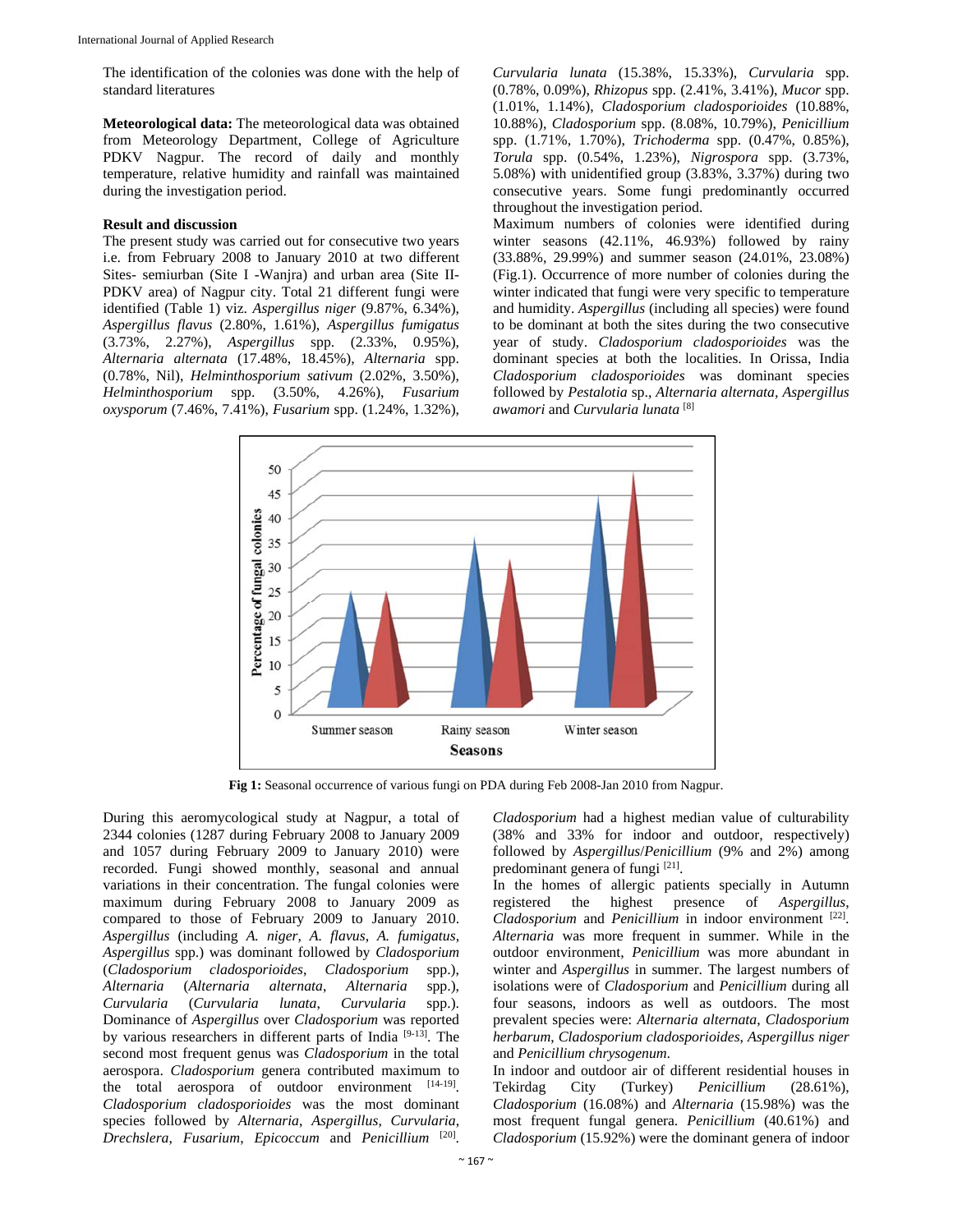air while *Alternaria* (20.62%) and *Penicillium* (19.71%) were isolated most frequently from outdoor air [23]. In USA increase in concentration of atmospheric  $CO<sub>2</sub>$  brought leaf changes which were associated with increased spore production by *Alternaria alternata*, a ubiquitous allergenic fungus [24].

In Yokohama, Japan *Cladosporium* spp. recorded as predominant one, followed by *Alternaria* spp. and *Penicillium* spp. The fungal concentration in outdoor air peaked in September [25]. Rao *et al.* [26] from Karachi, Pakistan recorded 10 fungal species viz., *Alternaria solani*, *Aspergillus candidus*, *A. flavu*s, *A. fumigatus*, *A. nige*r, *A. terreus*, *A. wentii*, *Curvularia clavata*, *Drechslera dematioidea* and *Penicillium notatum* by exposing six plates of culture media (3 Czapek- Dox Agar and 3 Potato Dextrose Agar) for 5-10 minutes.

Two main periods showing high percentage of fungal colonies with peak were the month of October to January and June to September at both Sites. This indicated that winter season and rainy season favored the occurrence of fungi. The fungal population was not found to be homogenous throughout the year and thus showed seasonal variations.

The *Curvularia* and *Alternaria* were dominant pathogenic genera recorded throughout the period of investigation. *Cladosporium* was found more during winter and rainy season and also in some months of summer. Maximum concentration of *Alternaria* was noted during December and lowest during April.

Maximum concentration of fungi was encountered during the period from June to February. These months showed high relative humidity and low temperature. The total number of fungi generally decreases from March to May. Agarwal *et al.*  $\begin{bmatrix} 27 \\ 1 \end{bmatrix}$  reported the peak period of fungal incidence from September to November and February to April at Delhi. At Gorakhpur the highest fungal incidence was observed during December<sup>[28]</sup>.

It was found that survival of air borne fungi depend on several factors such as wind velocity, distance from the source, time in air, relative humidity and species itself. Viability varies greatly among various group of fungi [29]. Tilak [30] pointed out that conidia of *Alternaria*, *Helminthosporium* and others are well adopted for long distance aerial travel in a viable condition.

The occurrence of fungal colonies in semiurban area was found to be more as compared to urban area. Huge garbage or municipal waste from various part of city was dumped in semiurban area. There was no proper mechanism for further treatment of this waste. This results in huge population of microbial forms specially the saprophytic ones. Because of this huge amount of spore were released in the atmosphere. During winter seasons the concentration of spores was comparatively more as compared to rainy and summer seasons. The rainy days were recorded during winter seasons. This created more humid condition inside the garbage was probably one of the reasons for the occurrence of more number of colonies. The present work will be definitely helpful to aerobiologists, agriculturalist, pathologist, environmentalist, allergologists and researchers in the related fields.

| Sr. No.        | <b>Name of Fungi</b>            | Year          | Feb                      | Mar                      | Apr                      | May            | Jun                      | Jul                      | Aug                      | <b>Sept</b>    | Oct            | <b>Nov</b>     | <b>Dec</b>     | Jan            | <b>Total</b> | $\frac{0}{0}$ |
|----------------|---------------------------------|---------------|--------------------------|--------------------------|--------------------------|----------------|--------------------------|--------------------------|--------------------------|----------------|----------------|----------------|----------------|----------------|--------------|---------------|
| 1              | Aspergillus niger               | 2008-2009     | $\tau$                   | $\mathbf Q$              | 6                        | 6              | 3                        | 17                       | 10                       | 14             | 18             | 12             | 15             | 10             | 127          | 9.87          |
|                |                                 | 2009-2010     | 6                        | $\overline{4}$           | $\overline{7}$           | 3              | $\overline{4}$           | 8                        | 6                        | 3              | 5              | $\overline{4}$ | 12             | 5              | 67           | 6.34          |
| $\overline{2}$ | A. flavus                       | 2008-2009     | $\overline{2}$           | 5                        | 1                        |                | $\overline{2}$           | 3                        | $\overline{4}$           | 5              | 5              | $\overline{c}$ | 3              | 3              | 36           | 2.80          |
|                |                                 | 2009-2010     | 1                        | 1                        | $\overline{c}$           | 1              | 1                        | 1                        | 1                        | $\overline{c}$ | $\overline{2}$ | $\overline{c}$ | $\overline{c}$ | 1              | 17           | 1.61          |
| 3              | A. fumigates                    | 2008-2009     | 3                        | 6                        | 1                        | 3              | $\overline{c}$           | $\overline{4}$           | $\overline{4}$           | $\overline{4}$ | $\overline{4}$ | 6              | 6              | 5              | 48           | 3.73          |
|                |                                 | 2009-2010     | $\overline{2}$           | $\overline{2}$           |                          |                | $\overline{2}$           | $\overline{2}$           | $\overline{2}$           | 3              | $\overline{2}$ | 3              | $\overline{4}$ | $\overline{2}$ | 24           | 2.27          |
| $\overline{4}$ | Aspergillus spp.                | 2008-2009     | 1                        | $\overline{4}$           | $\overline{2}$           |                | $\overline{2}$           | 3                        | -1                       | $\overline{2}$ | 3              | 5              | $\overline{4}$ | 3              | 30           | 2.33          |
|                |                                 | 2009-2010     | $\mathbf{1}$             | $\overline{2}$           | 1                        |                | $\overline{c}$           | $\overline{\phantom{a}}$ | $\overline{a}$           | $\overline{a}$ | $\overline{2}$ |                | 1              | $\overline{a}$ | 10           | 0.95          |
| 5              | Alternaria                      | 2008-2009     | 14                       | 17                       | 10                       | 12             | 12                       | 21                       | 22                       | 25             | 28             | 24             | 24             | 16             | 225          | 17.48         |
|                | alternate                       | 2009-2010     | 11                       | 17                       | 12                       | $\overline{7}$ | 14                       | 15                       | 14                       | 15             | 28             | 24             | 21             | 17             | 195          | 18.45         |
| 6              | Alternaria spp.                 | 2008-2009     | $\overline{a}$           | $\mathbf{1}$             | 1                        |                | $\overline{2}$           | $\overline{a}$           |                          | L.             | $\overline{a}$ | 3              | $\mathbf{1}$   | $\mathbf{1}$   | 10           | 0.78          |
|                |                                 | 2009-2010     | ÷.                       |                          |                          |                |                          |                          |                          |                | ÷,             | $\overline{a}$ |                |                |              |               |
| $\overline{7}$ | Helminthosporium                | 2008-2009     | 1                        | $\mathbf{1}$             | 1                        | 1              |                          | 3                        | 5                        |                | 5              | 3              | $\overline{2}$ | $\overline{2}$ | 26           | 2.02          |
|                | sativum                         | 2009-2010     | $\overline{2}$           | $\mathbf{1}$             | $\overline{c}$           |                | $\overline{c}$           | $\mathbf{1}$             |                          | $\overline{2}$ | $\overline{7}$ | $\overline{7}$ | 8              | 3              | 37           | 3.50          |
| 8              | Helminthosporium<br>spp.        | 2008-2009     | $\overline{c}$           | $\overline{4}$           | 1                        | $\overline{2}$ | 3                        | 6                        | 3                        | 3              | $\overline{7}$ | 3              | $\overline{7}$ | $\overline{4}$ | 45           | 3.50          |
|                |                                 | 2009-2010     | $\mathbf{1}$             | $\overline{c}$           | 3                        | $\mathfrak{2}$ | 4                        | 3                        | $\overline{4}$           | 5              | 6              | $\overline{7}$ | 5              | 3              | 45           | 4.26          |
| 9              | Fusarium                        | 2008-2009     | $\mathbf{Q}$             | $\overline{7}$           | $\overline{4}$           | 6              | 4                        | $\overline{7}$           | 8                        | 13             | 13             | 8              | 9              | 8              | 96           | 7.46          |
|                | oxysporum                       | 2009-2010     | 5                        | 8                        | 5                        | 5              | 4                        | $\overline{7}$           | 5                        | 6              | 10             | 9              | $\overline{7}$ | 7              | 78           | 7.41          |
| 10             | Fusarium spp.                   | 2008-2009     | $\overline{c}$           | $\mathbf{1}$             | 1                        | $\sim$         | $\overline{2}$           | $\mathbf{1}$             | 2                        | $\mathfrak{2}$ | $\overline{c}$ | 1              | $\overline{c}$ | $\overline{a}$ | 16           | 1.24          |
|                |                                 | 2009-2010     | $\overline{a}$           | $\mathfrak{2}$           | $\overline{c}$           | $\sim$         | $\overline{2}$           | $\mathbf{1}$             | $\mathfrak{2}$           | $\overline{2}$ | $\mathbf{1}$   | 1              | $\mathbf{1}$   | $\overline{a}$ | 14           | 1.32          |
|                | Curvularia lunata               | 2008-2009     | 9                        | 16                       | 9                        | 10             | 10                       | 24                       | 18                       | 21             | 21             | 20             | 26             | 14             | 198          | 15.38         |
| 11             |                                 | $2009 - 2010$ | 8                        | 10                       | 8                        | 8              | $\tau$                   | 13                       | 12                       | 17             | 23             | 19             | 24             | 13             | 162          | 15.33         |
| 12             | Curvularia spp.                 | 2008-2009     | 1                        | ÷,                       | $\overline{a}$           |                |                          | $\overline{\phantom{a}}$ | $\overline{\phantom{a}}$ |                | 3              | $\overline{c}$ | 1              | 1              | 10           | 0.78          |
|                |                                 | 2009-2010     | $\frac{1}{2}$            | $\sim$                   | $\overline{a}$           | 1              | ÷,                       | $\overline{\phantom{a}}$ | $\sim$                   | ÷,             | $\overline{a}$ | ÷.             | ÷,             | $\overline{a}$ | 1            | 0.09          |
| 13             | Rhizopus spp.                   | 2008-2009     | $\overline{2}$           | 2                        | 1                        | $\overline{4}$ | $\overline{\phantom{a}}$ | $\overline{2}$           | 2                        | $\overline{4}$ | 3              | $\overline{4}$ | $\overline{4}$ | 3              | 31           | 2.41          |
|                |                                 | 2009-2010     | $\overline{c}$           | 1                        | $\overline{2}$           | $\sim$         | $\overline{2}$           | $\overline{c}$           | $\overline{2}$           | $\overline{4}$ | $\overline{7}$ | 5              | 6              | 3              | 36           | 3.41          |
| 14             | Mucor spp.                      | 2008-2009     | $\overline{\phantom{a}}$ | $\mathfrak{2}$           | $\overline{a}$           | 2              |                          | 1                        | $\overline{a}$           | ÷,             | 1              | 3              | $\overline{2}$ | 1              | 13           | 1.01          |
|                |                                 | 2009-2010     | $\overline{\phantom{a}}$ | $\mathfrak{2}$           | $\overline{c}$           |                | $\overline{\phantom{a}}$ | $\mathbf{1}$             | $\sim$                   |                | $\mathbf{1}$   | $\overline{c}$ | $\mathbf{1}$   | $\mathbf{1}$   | 12           | 1.14          |
| 15             | Cladosporium<br>cladosporioides | 2008-2009     | 10                       | 15                       | $\overline{4}$           | $\overline{c}$ | 8                        | 13                       | 14                       | 15             | 18             | 11             | 18             | 12             | 140          | 10.88         |
|                |                                 | 2009-2010     | 9                        | 12                       | $\tau$                   | 2              | $\overline{2}$           | 10                       | $\mathbf Q$              | 8              | 16             | 18             | 12             | 10             | 115          | 10.88         |
| 16             | Cladosporium spp.               | 2008-2009     | 6                        | 5                        | 5                        | 6              | 6                        | 11                       | $\mathbf Q$              | $\tau$         | 9              | 20             | 14             | 6              | 104          | 8.08          |
|                |                                 | 2009-2010     | $\tau$                   | 10                       | 5                        | 3              | 7                        | 6                        | 9                        | 12             | 15             | 17             | 11             | 12             | 114          | 10.79         |
| 17             |                                 | 2008-2009     | 1                        | $\overline{a}$           | ÷.                       | 1              | 3                        | 1                        | $\overline{4}$           | 2              | $\overline{c}$ | 3              | 3              | $\overline{2}$ | 22           | 1.71          |
|                | Penicillium spp.                | 2009-2010     | $\blacksquare$           | $\blacksquare$           | $\blacksquare$           | $\blacksquare$ | 3                        | 2                        | $\overline{c}$           | 5              | 3              | 1              | 1              | 1              | 18           | 1.70          |
| 18             | Trichoderma spp.                | 2008-2009     | $\overline{\phantom{a}}$ | $\overline{\phantom{a}}$ | $\overline{\phantom{a}}$ | 1              | 1                        | $\overline{\phantom{a}}$ | 1                        | ÷,             | ÷,             | 1              | 1              | 1              | 6            | 0.47          |
|                |                                 | 2009-2010     | $\blacksquare$           | 1                        |                          |                | $\overline{2}$           | 1                        | $\sim$                   | 2              | 1              | 1              |                | 1              | 9            | 0.85          |

**Table 1:** Occurrence of total air borne fungi on PDA nutrient medium during February 2008 - January 2010 from Nagpur